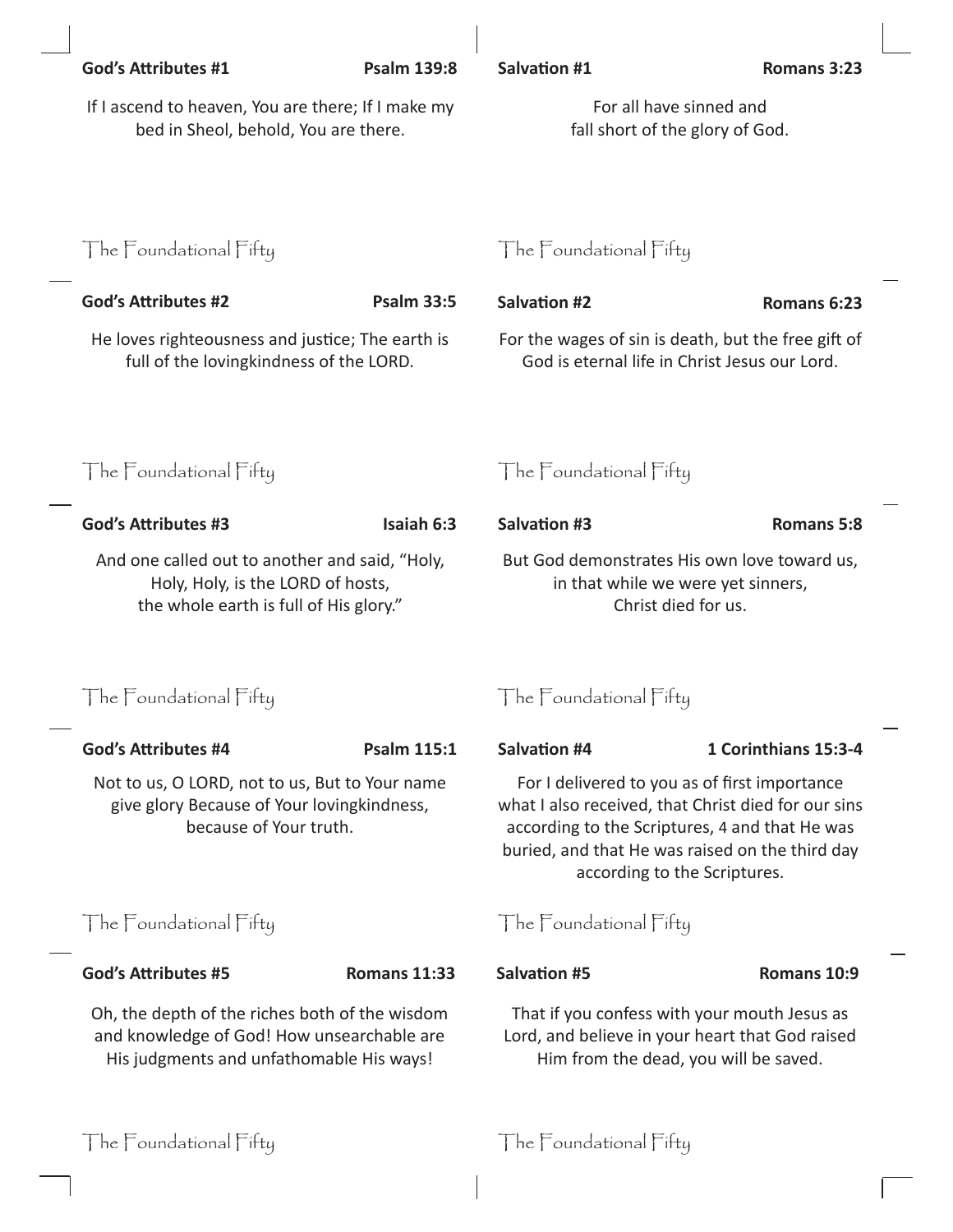### **Assurance #1 Ephesians 1:13 The Word #1 Hebrews 4:12**

In Him, you also, after listening to the message of truth, the gospel of your salvation—having also believed, you were sealed in Him with the Holy Spirit of promise.

# The Foundational Fifty The Foundational Fifty

For this reason I also suffer these things, but I am not ashamed; for I know whom I have believed and I am convinced that He is able to guard what I have entrusted to Him until that day.

The Foundational Fifty The Foundational Fifty

Make sure that your character is free from the love of money, being content with what you have; for He Himself has said, "I will never desert you, nor will I ever forsake you," 6 so that we confidently say, "The Lord is my helper, I will not be afraid. What will man do to me?"

The Foundational Fifty The Foundational Fifty

## **Assurance #4 Philippians 1:6 The Word #4 Romans 10:17**

For I am confident of this very thing, that He who began a good work in you will perfect it until the day of Christ Jesus.

# The Foundational Fifty The Foundational Fifty

**Assurance #5 1 Thessalonians 1:5 The Word #5 1 Timothy 4:13**

For our gospel did not come to you in word only, but also in power and in the Holy Spirit and with full conviction; just as you know what kind of men we proved to be among you for your sake.



**Assurance #2 2 Timothy 1:12 The Word #2 2 Timothy 3:16-17**

All Scripture is inspired by God and profitable for teaching, for reproof, for correction, for training in righteousness; 17 so that the man of God may be adequate, equipped for every good work.

**Assurance #3 Hebrews 13:5-6 The Word #3 1 Thessalonians 2:13**

For this reason we also constantly thank God that when you received the word of God which you heard from us, you accepted it not as the word of men, but for what it really is, the word of God, which also performs its work in you who believe.

So faith comes from hearing, and hearing by the word of Christ.

Until I come, give attention to the public reading of Scripture, to exhortation and teaching.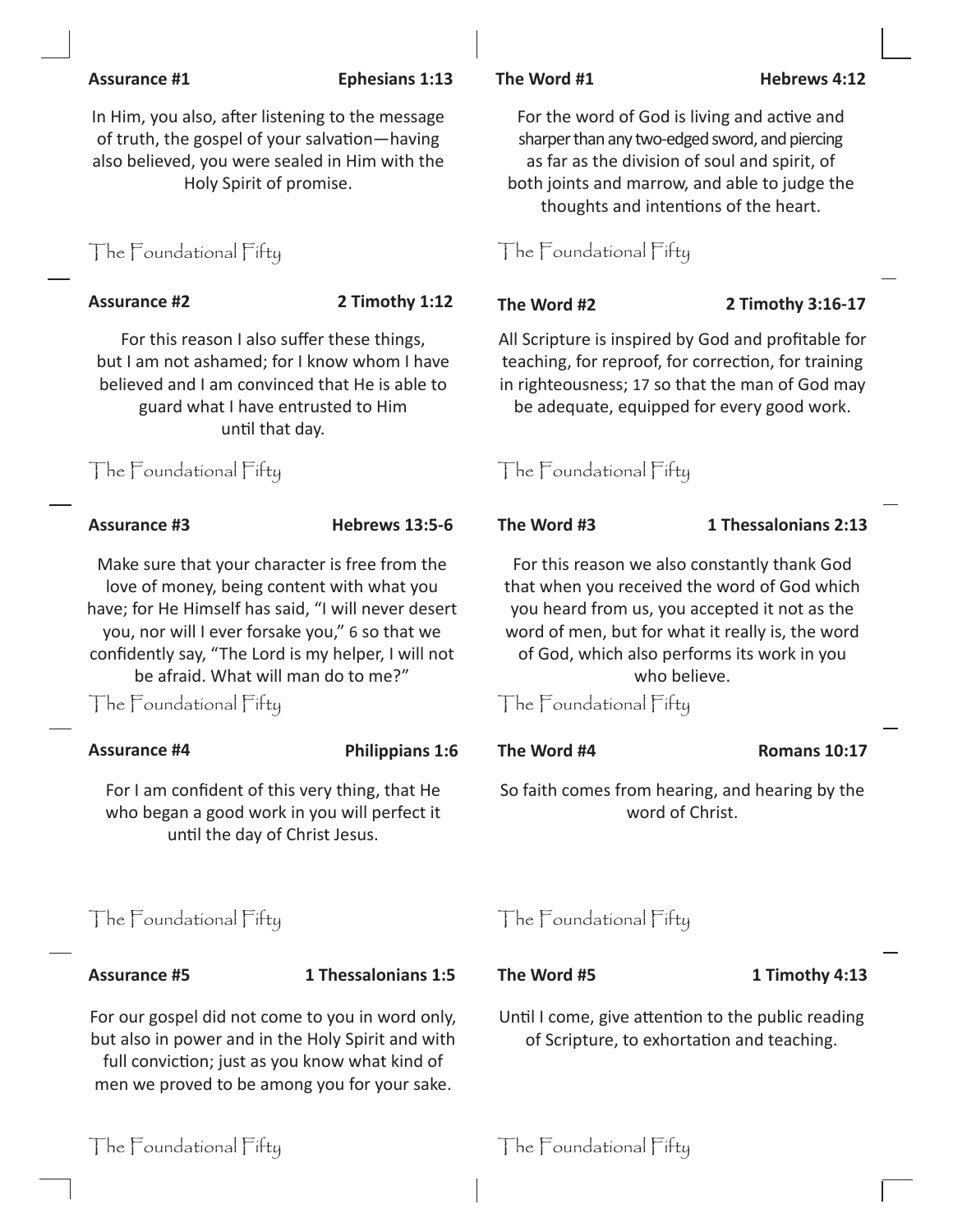| Or do you not know that your body is a temple<br>of the Holy Spirit who is in you, whom you have<br>from God, and that you are not your own? 20 For<br>you have been bought with a price: therefore<br>glorify God in your body. |                          | For I am not ashamed of the gospel, for it is the<br>power of God for salvation to everyone who<br>believes, to the Jew first and also to the Greek.                                                  |                    |  |
|----------------------------------------------------------------------------------------------------------------------------------------------------------------------------------------------------------------------------------|--------------------------|-------------------------------------------------------------------------------------------------------------------------------------------------------------------------------------------------------|--------------------|--|
| The Foundational Fifty                                                                                                                                                                                                           |                          | The Foundational Fifty                                                                                                                                                                                |                    |  |
| <b>Holy Spirit #2</b>                                                                                                                                                                                                            | Romans 8:11              | <b>Witness #2</b>                                                                                                                                                                                     | <b>Acts 22:15</b>  |  |
| But if the Spirit of Him who raised Jesus from the<br>dead dwells in you, He who raised Christ Jesus<br>from the dead will also give life to your mortal<br>bodies through His Spirit who dwells in you.                         |                          | For you will be a witness for Him to all men of<br>what you have seen and heard.                                                                                                                      |                    |  |
| The Foundational Fifty                                                                                                                                                                                                           |                          | The Foundational Fifty                                                                                                                                                                                |                    |  |
| <b>Holy Spirit #3</b>                                                                                                                                                                                                            | 1 Corinthians 12:13      | Witness #3                                                                                                                                                                                            | 2 Corinthians 5:20 |  |
| For by one Spirit we were all baptized into one<br>body, whether Jews or Greeks, whether slaves or<br>free, and we were all made to drink of one Spirit.                                                                         |                          | Therefore, we are ambassadors for Christ, as<br>though God were making an appeal through us;<br>we beg you on behalf of Christ,<br>be reconciled to God.                                              |                    |  |
| The Foundational Fifty                                                                                                                                                                                                           |                          | The Foundational Fifty                                                                                                                                                                                |                    |  |
| <b>Holy Spirit #4</b>                                                                                                                                                                                                            | <b>Ephesians 5:18</b>    | Witness #4                                                                                                                                                                                            | 1 Peter 3:15       |  |
| And do not get drunk with wine,<br>for that is dissipation,<br>but be filled with the Spirit.                                                                                                                                    |                          | But sanctify Christ as Lord in your hearts, always<br>being ready to make a defense to everyone who<br>asks you to give an account for the hope that is<br>in you, yet with gentleness and reverence. |                    |  |
| The Foundational Fifty                                                                                                                                                                                                           |                          | The Foundational Fifty                                                                                                                                                                                |                    |  |
| <b>Holy Spirit #5</b>                                                                                                                                                                                                            | <b>Galatians 5:22-23</b> | <b>Witness #5</b>                                                                                                                                                                                     | 2 Timothy 2:2      |  |
| But the fruit of the Spirit is love, joy, peace,<br>patience, kindness, goodness, faithfulness, 23<br>gentleness, self-control; against such things<br>there is no law.                                                          |                          | The things which you have heard from me in the<br>presence of many witnesses,<br>entrust these to faithful men who will be able<br>to teach others also.                                              |                    |  |

**Holy Spirit #1 1 Corinthians 6:19-20 Witness #1 Romans 1:16**

The Foundational Fifty The Foundational Fifty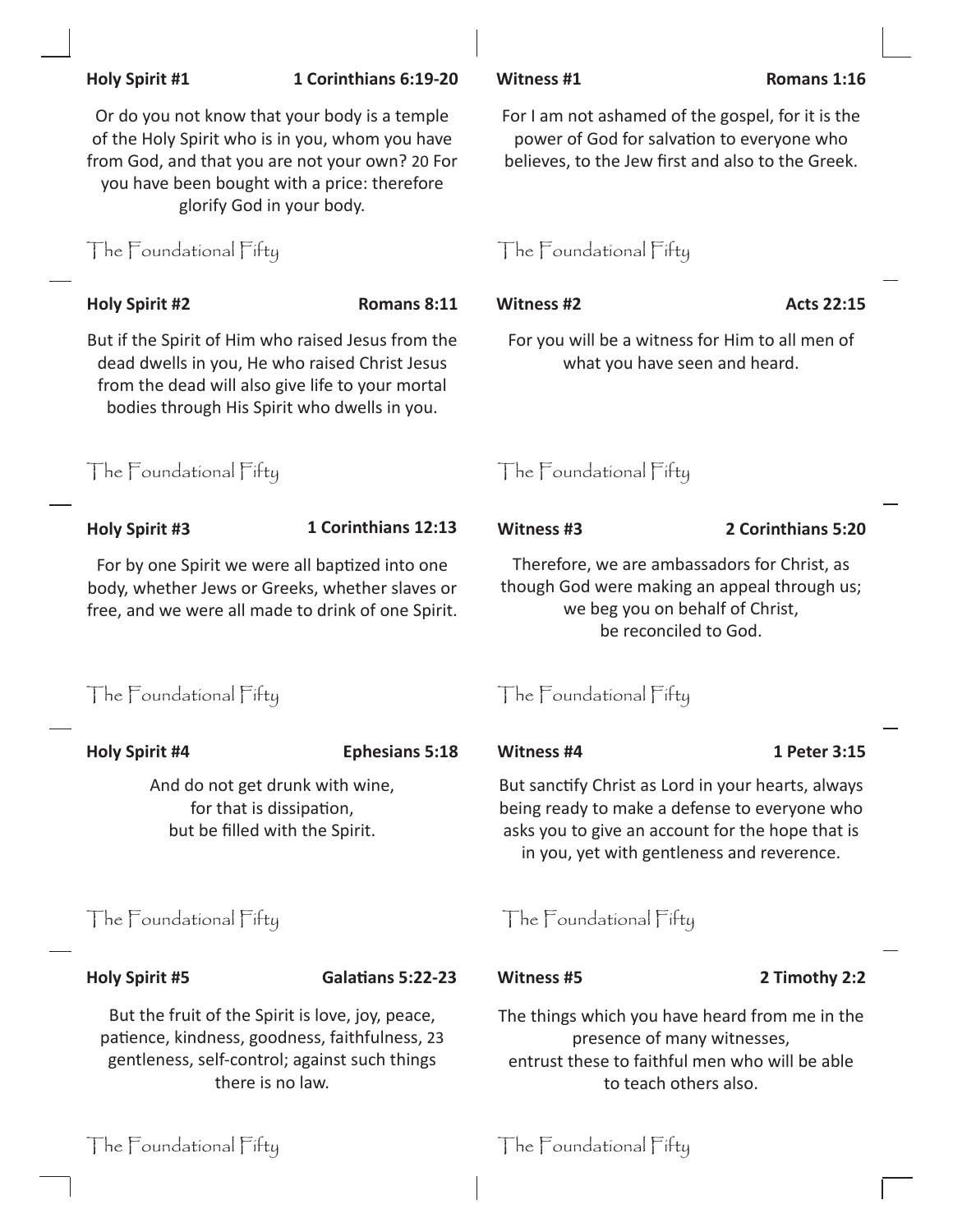| <b>Grace Living #1</b>                                                                                                                                                                         | <b>Galatians 5:16</b> | Prayer #1                                                                                                                                                                                                                                                       | 1 Thessalonians 5:17-18 |  |
|------------------------------------------------------------------------------------------------------------------------------------------------------------------------------------------------|-----------------------|-----------------------------------------------------------------------------------------------------------------------------------------------------------------------------------------------------------------------------------------------------------------|-------------------------|--|
| But I say, walk by the Spirit, and you will not<br>carry out the desire of the flesh.                                                                                                          |                       | Pray without ceasing; 18 in everything give<br>thanks; for this is God's will for you in Christ<br>Jesus.                                                                                                                                                       |                         |  |
| The Foundational Fifty                                                                                                                                                                         |                       | The Foundational Fifty                                                                                                                                                                                                                                          |                         |  |
| <b>Grace Living #2</b>                                                                                                                                                                         | 2 Timothy 2:22        | Prayer #2                                                                                                                                                                                                                                                       | <b>Ephesians 6:18</b>   |  |
| Now flee from youthful lusts and pursue<br>righteousness, faith, love and peace,<br>with those who call on the Lord<br>from a pure heart.                                                      |                       | With all prayer and petition pray at all times in<br>the Spirit, and with this in view, be on the alert<br>with all perseverance and petition<br>for all the saints.                                                                                            |                         |  |
| The Foundational Fifty                                                                                                                                                                         |                       | The Foundational Fifty                                                                                                                                                                                                                                          |                         |  |
| <b>Grace Living #3</b>                                                                                                                                                                         | Romans 12:2           | Prayer #3                                                                                                                                                                                                                                                       | Hebrews 4:16            |  |
| And do not be conformed to this world, but be<br>transformed by the renewing of your mind, so<br>that you may prove what the will of God is, that<br>which is good and acceptable and perfect. |                       | Therefore let us draw near with confidence to<br>the throne of grace, so that we may receive<br>mercy and find grace to help in time of need.                                                                                                                   |                         |  |
| The Foundational Fifty                                                                                                                                                                         |                       | The Foundational Fifty                                                                                                                                                                                                                                          |                         |  |
| <b>Grace Living #4</b>                                                                                                                                                                         | 1 Corinthians 6:12    | Prayer #4                                                                                                                                                                                                                                                       | Philippians 4:6-7       |  |
| All things are lawful for me, but not all things are<br>profitable. All things are lawful for me, but I will<br>not be mastered by anything.                                                   |                       | Be anxious for nothing, but in everything by<br>prayer and supplication with thanksgiving let<br>your requests be made known to God.<br>7 And the peace of God, which surpasses all<br>comprehension, will guard your hearts<br>and your minds in Christ Jesus. |                         |  |
| The Foundational Fifty                                                                                                                                                                         |                       | The Foundational Fifty                                                                                                                                                                                                                                          |                         |  |
| <b>Grace Living #5</b>                                                                                                                                                                         | 1 Corinthians 10:13   | Prayer #5                                                                                                                                                                                                                                                       | Romans 8:27             |  |
| No temptation has overtaken you but such as is<br>common to man; and God is faithful, who will<br>not allow you to be tempted beyond what you                                                  |                       | And He who searches the hearts knows what<br>the mind of the Spirit is, because He intercedes<br>for the saints according to the will of God.                                                                                                                   |                         |  |

the way of escape also, so that you will be able to endure it.

are able, but with the temptation will provide

# The Foundational Fifty The Foundational Fifty